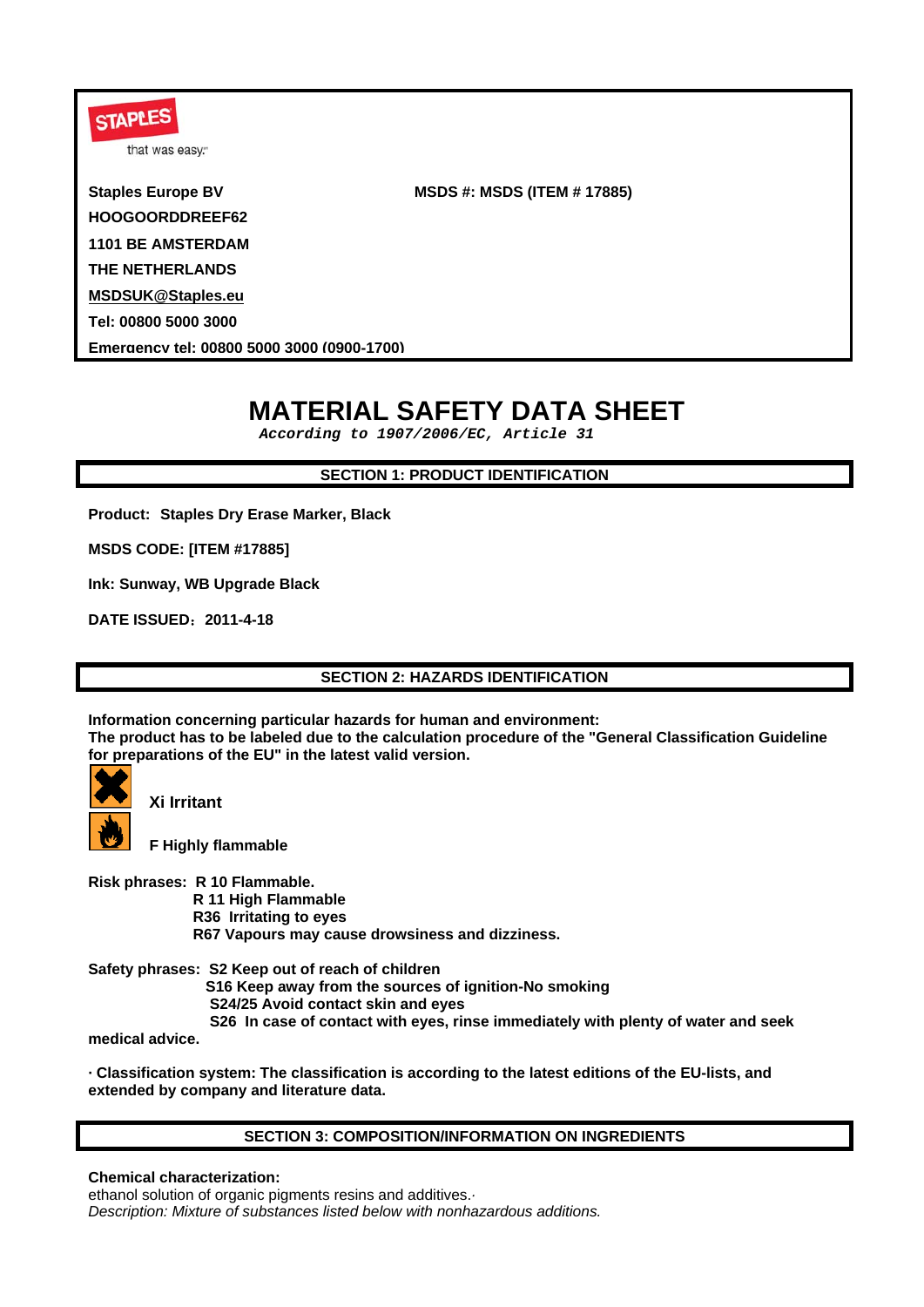| Name                    | CAS#           | Conc.      | R-phrase               |
|-------------------------|----------------|------------|------------------------|
| $1$ -methoxy-2-propanol | $107 - 98 - 2$ | $10 - 25$  | R11                    |
| ethanol                 | $64 - 17 - 5$  | $50 - 100$ | R <sub>11</sub>        |
| Isopropanol             | $67 - 63 - 0$  | $2.5 - 10$ | $\mathsf{X}$ R11-36-67 |

#### **SECTION 4: FIRST AID MEASURES**

#### **FIRST AID MEASURES**

#### **General:**

In all Cases of doubt or when symptoms persist, seek medical attention. Never give anything by mouth to an unconscious person.

#### **Inhalation:**

Remove for fresh air, keep patient warm and at rest, if breathing is Irregular or stopped, administer artificial respiration. Give nothing by Mouth .If unconscious place in recovery position and seek medical advice.

#### **Eye contact**:

Irrigate copiously with clean and fresh water for at least 10 minutes, holding the eyelids apart and seek medical advice.

#### **Skin contact:**

Remove contaminated clothing. Wash skin thoroughly with soap and water or use recognized skin cleanser. Do NOT use solvents or thinners.

#### **Ingestion:**

If accidentally swallowed obtain immediate medical attention. Keep at rest. Do NOT induce vomiting.

# **SECTION 5: FIRE FIGHTING MEASURES**

#### **Extinguishing media:**

Recommended: alcohol resistant foam, CO2 powders, water spray. Not to be used water-jet.

Recommendations: Fire will produce dense black smoke. Expose to decomposition products may cause ache. Appropriate breathing apparatus may cause. Maybe cool closed containers exposed to fire not allow run-off from fire fighting or water courses.

# **SECTION 6: ACCIDENTAL RELEASE MEASURES**

Exclude sources of ignition and ventilate the area. Avoid breathing vapors. Refer to protective measures listed in sections 7 and 8.Contain and collect soillage with non-combustible absorbent materials .e.g. sand earth, Vermiculite, diatomaceous earth and place in container for disposal. According to local regulations (see section13). Do not allow to enter

Drainage or water courses. Clean preferably with a detergent; avoid use of solvents. If the product contaminates lakes, rivers or sewages, inform appropriate Authorities in accordance with local regulations.

# **SECTION 7: HANDLING AND STORAGE**

Vapors are heavier than air and may spread along floors. Vapors may form explosive mixtures with air. Prevent the creation of flammable or explosive concentrations of vapor in air and avoid capture concentration higher than the occupational exposure limits.

Additionally, the product should only be used in areas from which all naked lights and other sources of ignition have been excluded. Electrical equipment should be protected to the appropriate standard.

Preparation may charge electro statically. Always use earth leads when transferring from one container to anther. Operators should wear antistatic Footwear and clothing and floors should be of the conducting type. Keep container tightly and closed. Isolate from sources of heat sparks and open flame. No sparking tools should be used.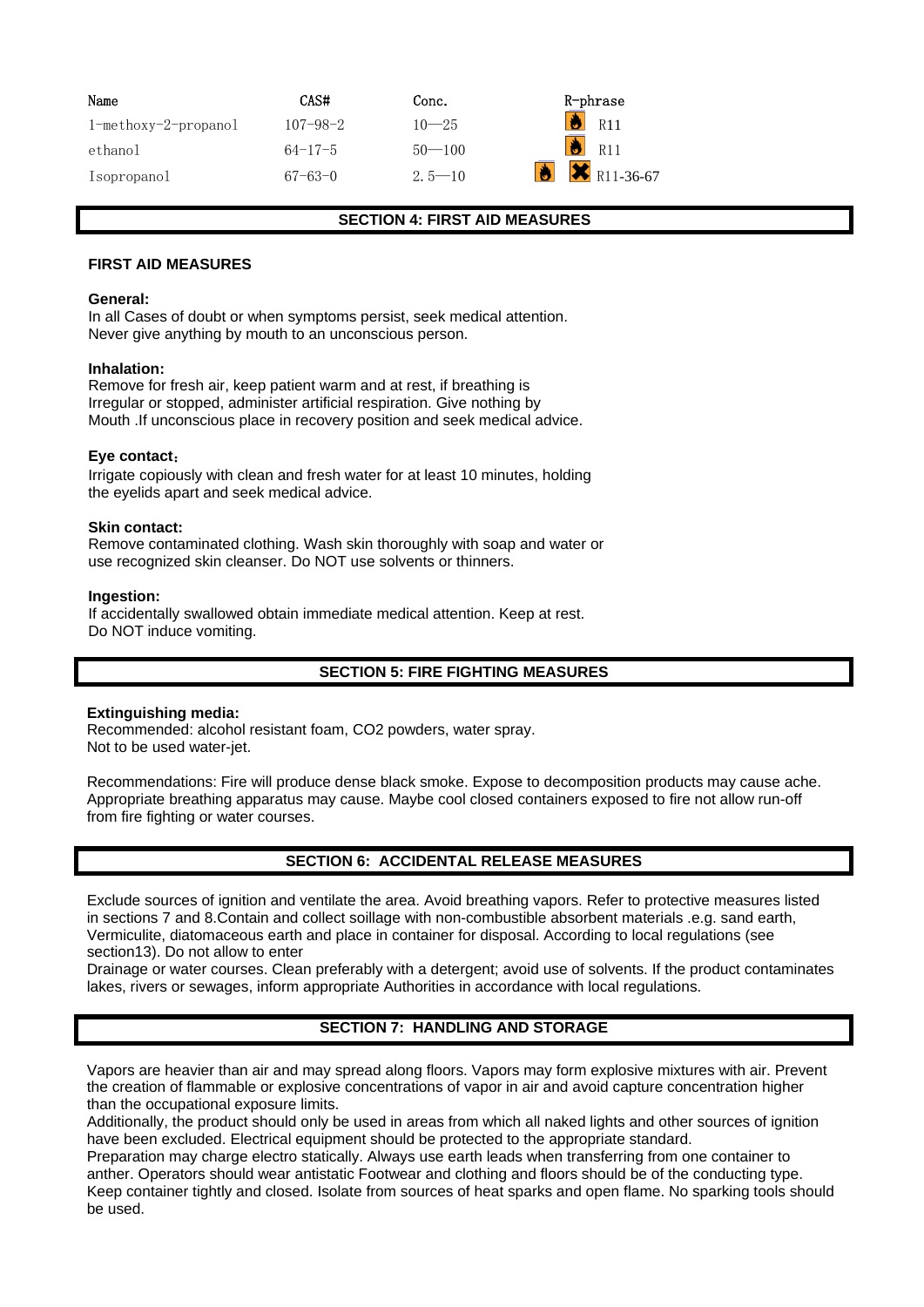Avoid skin and eye contact. Avoid inhalation of vapor and spray mist. Smoking, eating and drinking should be prohibited in application area.

For personal protection see section 8.

Never use pressure to empty: container is not a pressure vessel.

Always keep in containers of same material as the original one.

Comply with the health and safety at work laws.

Storage:

Although the storage and use of this product is not subject to specific

Statutory requirements, observation of the principles of the highly.

Flammable Liquids and Liquefied Petroleum Gases Regulations as appropriate

Will be seen as good industrial practice in meeting the general duties of

the health and safety at Work Act.

Observe label precaution. To store between 5 º C and 30º C in dry well ventilated places away from sources of heat and direct sunlight.

Keep away from sources of ignition. Keep away from oxidizing agents and from

strongly alkaline and strongly acid materials.

No smoking. Prevent unauthorized access .Containers which are opened must be carefully resealed and kept upright to prevent from leakage.

# **SECTION 8: EXPOSURE CONTROLS AND PERSONAL PROTECTION**

#### **Engineering Measures:**

Provide adequate ventilation. Where reasonably practicable this should be achieved by the use of local exhaust ventilation and good general extraction.

If these are not sufficient to maintain concentrations of particulates and solvent vapor below the OEL, suitable respiratory protection must be worn.

#### **Respiratory Protection.**

When workers are facing concentrations above the exposure limit they must Use appropriate certified respirators.

#### **Hand protection:**

For prolonged or repeated contact, use:

Barrier cream may help to protect the exposed areas of the skin. They should however not be applied once exposure has occurred.

#### **Eye protection:**

Use safety eyewear designed to protect against of liquids.

#### **Skin protection:**

Personnel should wear antistatic clothing's made of natural fiber or of high temperature resistant synthetic fiber .All parts of the body should be washed after contact.

#### **SECTION 9: PHYSICAL AND CHEMICAL PROPERTIES**

PHYSICAL AND CHEMICAL PROPERTIES: Value unit method Physical state: liquid Flash point:  $>14$  °C DIN 53213 Viscosity at 20 °C:  $6.8 - 9.2$  maps Specific gravity: 0.80—0.84 g/mml Lower explosion limit: 1.7 vol% Upper explosion limit: 19.8 vol% Solubility in water: partial soluble Melting point:  $< 0$  °C Boiling point: 78 ℃ Vapors pressure at 20℃: 43 PH: N.A. Solid content: 11 % Volatile: 89 %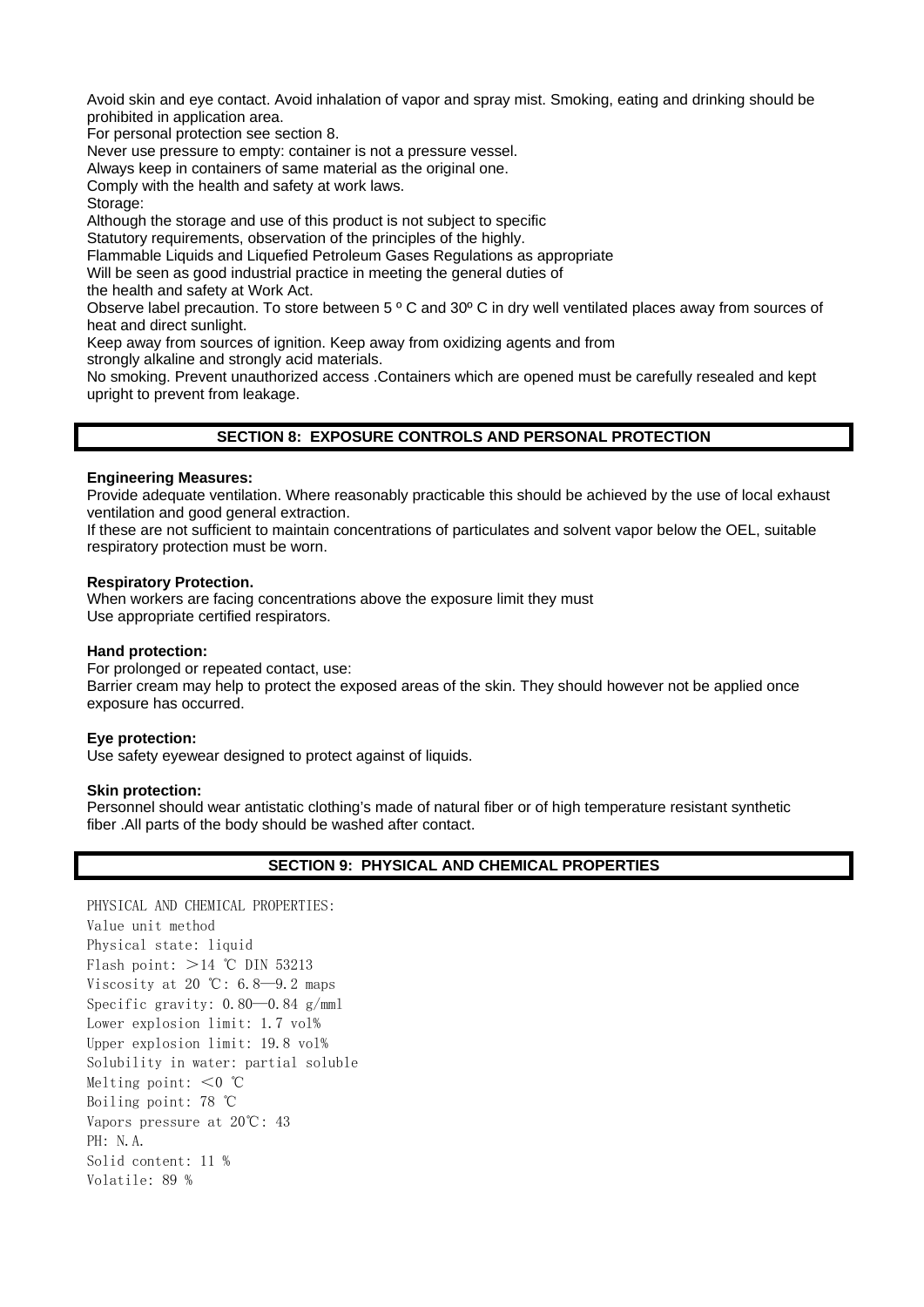# **SECTION 10: STABILITY AND REACTIVITY**

Be stable under the recommended storage and handling conditions. (See section 7)

When exposed to high temperatures may produce hazardous decomposition products such as carbon monoxide and dioxide, smoke, oxides of nitrogen.

Keep away from oxidizing agents, strongly alkaling and strongly acid materials in order to avoid exothermic reactions.

# **SECTION 11: TOXICOLOGICAL INFORMATION**

#### **Primary irritant effect**

.

**On the skin:** Irritating effects possible.

**On the eye**; Irritating effects possible

**Sensitization:** Sensitization possible

### **Additional toxicological information:**

The product is not subject to classification according to the calculation method of the general EU classification guidelines for preparations as issued in the latest version. When used and handled according to specifications, the product does not have any harmful effects to our experience and the information provided to us.

**Toxicokinetics, metabolism and distribution:** N/A

**Acute effects(acute toxicity, irritation and corrosives:** N/A

**Repeated dose toxicity**: N/A

# **CMR effects (carcinogenity, mutagenicity and toxicity for reproduction):** N/A

# **SECTION 12: ECOLOGICAL INFORMATION**

There are no data available on the preparation itself. The product should not be allowed enter drains or water courses.

# **SECTION 13: DISPOSAL CONSIDERATIONS**

Do not allow into drains or water courses. Empty containers are to be deposited according to the official rules.

# **SECTION 14: TRANSPORT INFORMATION**

Transport only in accordance with ADR for road, RID for rail, IMDG for Sea and ICAO/IATA for air transport.

ADR/RID class 3 item: 5b Transport document Name: Farbe IMDG class 3.2 UN Nr: 1263 page 3268 MFAG: 310 EMS Mr.: 3-05 Marine Pollutant: N.A Proper shipping name: Paint Related Material ICAO/IATA class: 3 UN Nr: 1263 Proper shipping name: Paint Packaging group: II

#### **SECTION 15: REGULATORY INFORMATION**